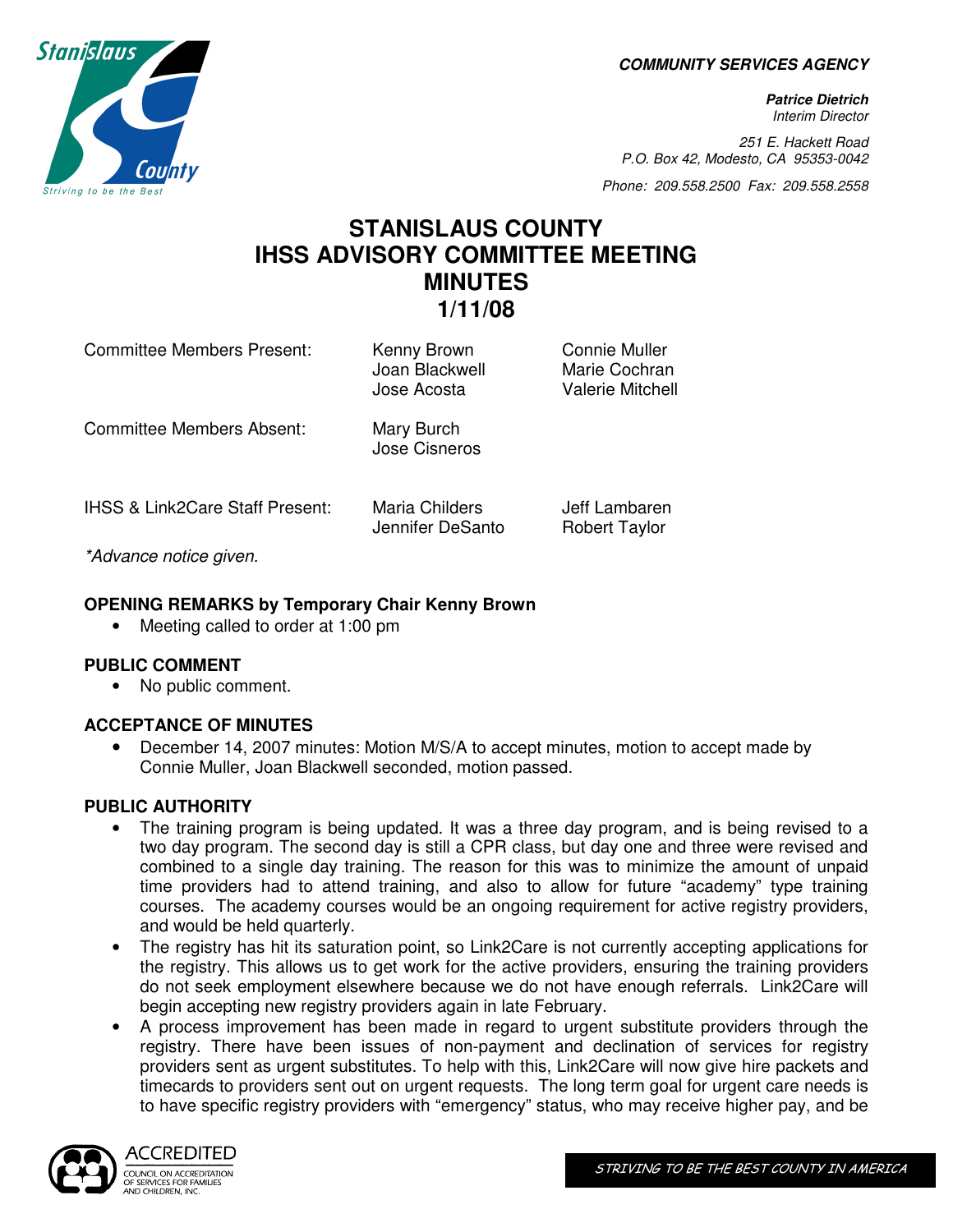contacted nights and weekends to go and work. Jeff will be visiting other Public Authorities who are using similar systems to try and develop a system for Stanislaus County.

# **LEGISLATIVE UPDATE**

- The budget shortfall is still the main focus of the legislature right now. There is a \$14 billion dollar deficit, so the governor has proposed a 10% across the board, in addition to other cuts. The other cuts include: selling emergency bonds, suspending bond payments, suspending Proposition 98, early release of "non-violent" inmates, cuts to the Medi-cal program, closing 48 state parks, sanctioning non-compliant Cal-Works families (rather than just the parents), suspending the SSI/SSP COLA this June and in 2009. This would be the State contribution only. Federal COLA is still available. The cuts that will affect IHSS the most are a proposed cut to the IHSS domestic and related tasks (these are the non-medical tasks).
- IHSS proposed cuts are in the hours allotted for domestic & related tasks (non-medical) as well as IHSS administration. Additionally, the proposal calls for 18 month evaluations instead of the 12 month evaluations currently being done. Provider wages and benefits have not been affected. The cuts to IHSS hours would be done automatically by CMIPS based on the evaluation done by the Social Worker using today's standards. Cuts are anticipated to be about 18% of the domestic and related hours. Approximately 97% of IHSS cases have domestic and related services as part of their overall IHSS hours.
- Funding for fingerprinting was approved by the State last year, but lack of funding this year means the State will not participate. Federal funds are still available, but State funds were not authorized.
- The healthcare proposal is on hold until the budget issues have been resolved.

# **LEADERSHIP PLANNING**

- Time was spent brainstorming ideas for the upcoming year, and projects the Committee would like to pursue. The following topics were suggested:
	- $\circ$  Send another postcard for new members at the end of 2008, to replace members whose terms will be ending.
	- $\circ$  Discuss the emergency response plan for the county and make suggestions for the Special Populations survey that is currently being done. Kenny suggested asking the OES to come and present as part of this project.
	- $\circ$  Research communication options to reach IHSS participants. A mass calling device, mass e-mail device, etc. to be considered and recommended.
	- $\circ$  Additional training for IHSS Advisory Committee members in personnel issues. This includes a review of the Criminal History Matrix as well as a review of the forms and materials needed to review IHSS Registry Providers want to appeal their status.
	- $\circ$  Act as a sounding board for the Link2Care training classes and the new ideas for the "academy" format.
	- $\circ$  Explore the idea of an internship for the Public Authority, DRAIL, or possibly sponsor a portion of the MSW scholarship program at CSA.
	- $\circ$  Review the Annual Survey information and look at updating/revising the questions.
- Jeff challenged the committee to bring any issues affecting the community and any process improvements they see to the Committee for review and action.
- The Adult Services committee shared some of their goals for the next year. Anne Danhoff expressed that joining with the IHSSAC would allow county program staff from various departments to gain insight from the consumers and providers on IHSS, since they do not have as much public/end user involvement as the IHSSAC. Gerry expanded on this, giving a history of the ASAC, stating it is difficult to get community involvement for their Committee. Kenny from the IHSSAC suggested meeting quarterly together.